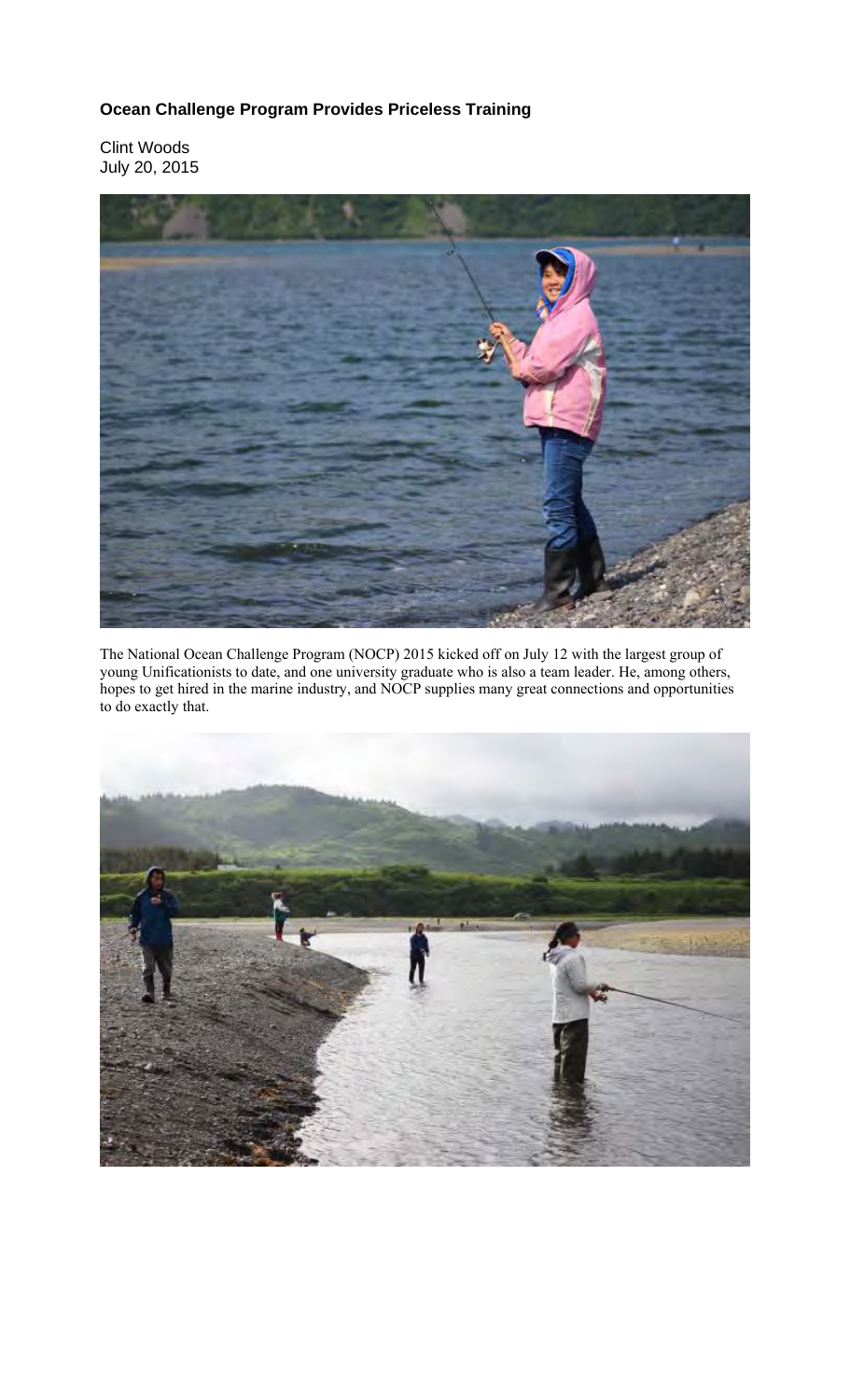

The opening program featured Captain Chris Fiala, Board member of Ocean Providence International (OPIINC), singing with his daughter. Naokimi Ushiroda, President of the Collegiate Association for the Research of Principles (CARP) USA was a guest speaker for several days and introduced top level ideas for all to consider in terms of goal setting and other leadership and management concepts.



After the professional CPR training and Coast Guard Certification program, along with a visit to a local salmon fishery, everyone was ready to head out to Chiniak and start catching fish. Participants looked forward to cooking their day's catches over an open fire in one of the most idyllic settings in North America.

Upon their return, participants received both internal and external training. Generation Peace Academy graduate Myoyeon Yu presented a Divine Principle lesson, after which the group received training in marine navigation, ocean knot tying, boat operations and fishing techniques. Everyone has the opportunity as well to visit historic North Garden. It has been nicely appointed and cared for by a local Korean elder, Sunny, and has been adorned with myriad photos and memorabilia of True Parents' precious time spent in Kodiak, including photos of the big fish that True Parents caught there.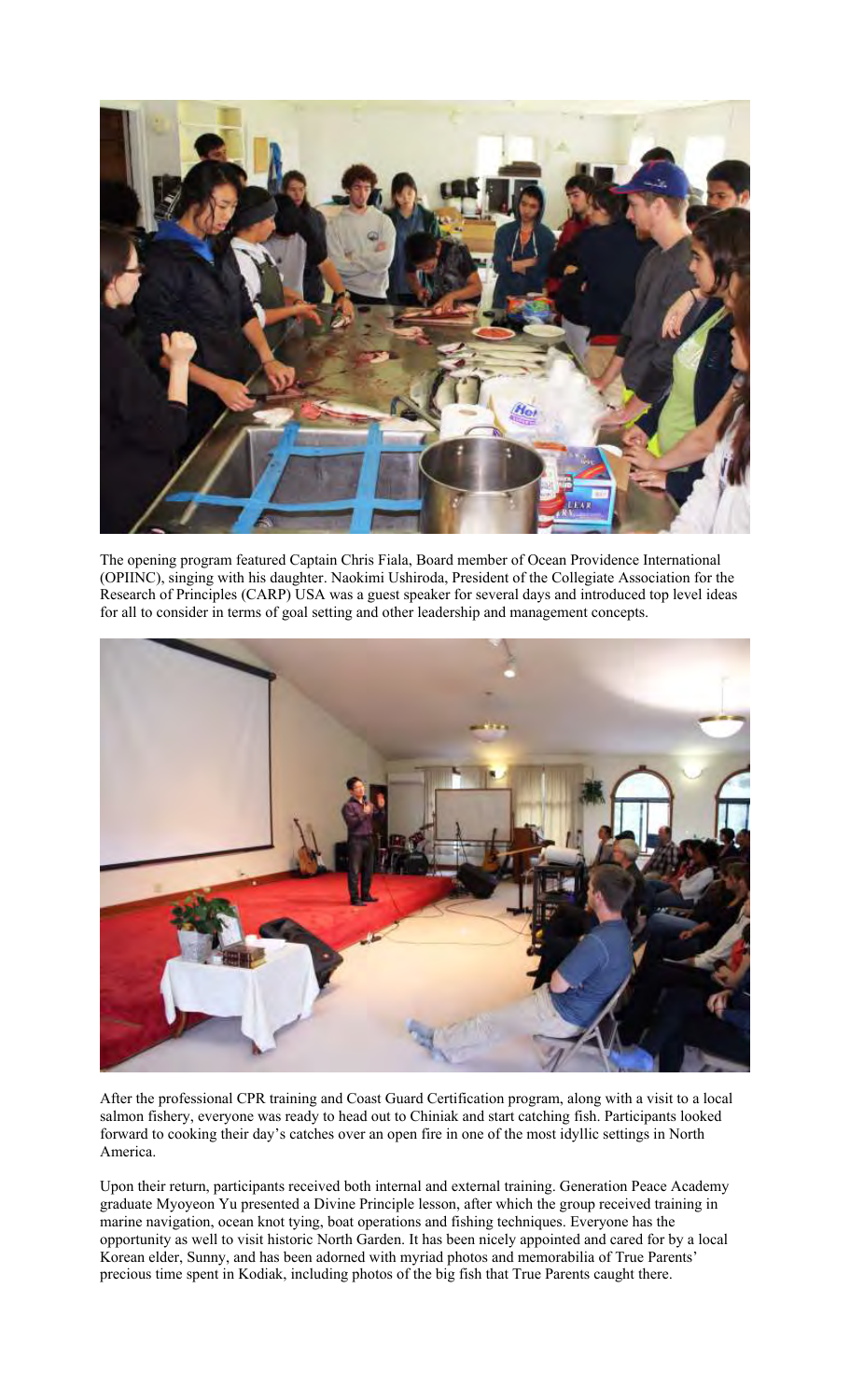

Throughout the program, the local community joins in at night. As a finale, NOCP will host an annual banquet and graduation program. All friends and guests in the area are invited to attend.

In addition to all of the education about True Parents and the ocean, many leaders will attend the program portions, fish, and have executive level strategy meetings that will influence the next seven-year course for NOCP and other aspects of the Ocean Providence.

The real challenge of ocean fishing would be the next ten days, culminating in a tournament challenge, community service projects with the local community, and a Peace Road event in early August.